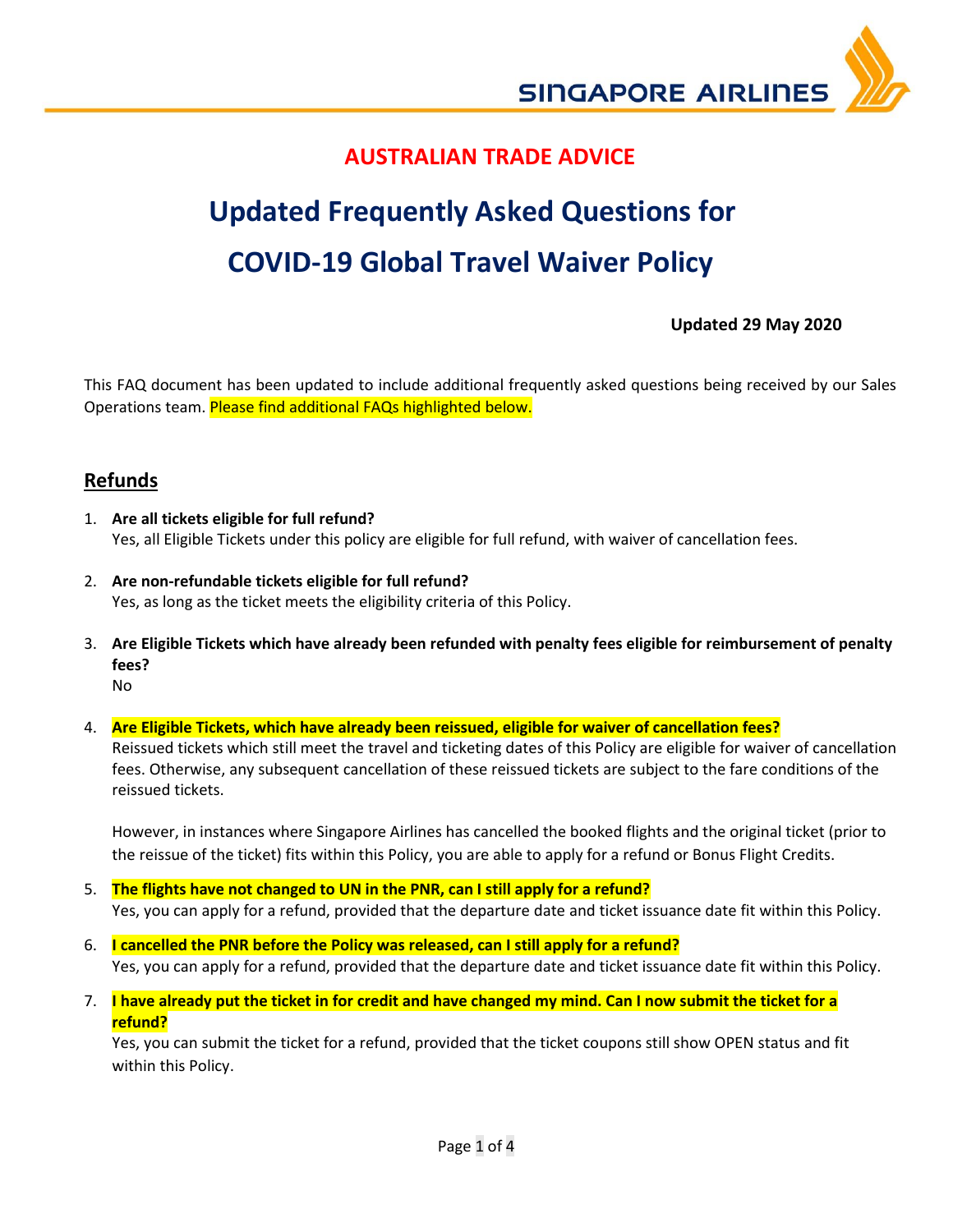**SINGAPORE AIRLINES** 



#### 8. **What is the refund processing time?**

We are processing refund requests as quickly as possible. In May, our Sales Operations team have been focused on processing refunds for customers with departures that were scheduled in March and April 2020. In the immediate weeks ahead, we will continue to focus on the backlog for these two departure months. Due to the unprecedented volume of refunds, we ask for your continued patience.

### **Using Flight Credits and Bonus Flight Credits**

- 9. **What is the maximum number of trips a single ticket can be split into?** A single totally unused ticket can be split for use for up to two tickets (i.e. used for 2 trips).
- 10. **Can Flight Credits be transferred?**

In the event a passenger is unable to travel by 31 December 2021, their Flight Credits cannot be transferred to another passenger. Please process a refund of the open ticket, subject to the terms and conditions of this Policy or the ticket's fare conditions.

#### 11. **Can Flight Credits be combined?**

No. Flight Credits from separate Eligible Tickets cannot be combined.

#### **12. Can the Bonus Flight Credits be cashed out?**

No. Bonus Flight Credits may not be exchanged for cash at all, during issuance, reissuance or refund.

#### 13. **What is RSVR EMD?**

RSVR EMD is an EMD for Residual Value with RFIC = 'D' and RFISC = '996'.

#### 14. **How do I issue the RSVR EMD?**

As steps to issue a RSVR EMD vary by GDS-es, kindly refer to the guides for Travelport, Amadeus and Sabre provided in the latest email communication. For further information or clarification please contact your GDS for assistance on entries required.

#### 15. **How can the passenger make use of the residual balance?**

Travel Agents may assist passenger with the booking of a  $2<sup>nd</sup>$  itinerary, and issuance of a NEW ticket. The RSVR EMD may then be sent for refund to "return" the utilized residual amount to the passenger.

16. **What if there is still a residual balance after using part of its value for another ticket purchase (for example, if the RSVR EMD has a value of AUD 500, but the passenger's NEW ticket only costs AUD 200)?** Any residual balance from the RSVR EMD will be forfeited. This is effected by inserting the unused portion as a penalty fee during the refund of the RSVR EMD.

In the above example, the residual balance of AUD 300 will be forfeited. This is effected by refunding the AUD500 EMD with a penalty fee of AUD300, thus only effectively refunding the passenger AUD 200.

#### 17. **Can the RSVR EMD be refunded?**

The RSVR EMD may be refunded if a new ticket has been issued for the passenger's  $2^{nd}$  rebooked trip. Please refer to Section 2 on how this can be done. Otherwise, the RSVR EMD cannot be refunded.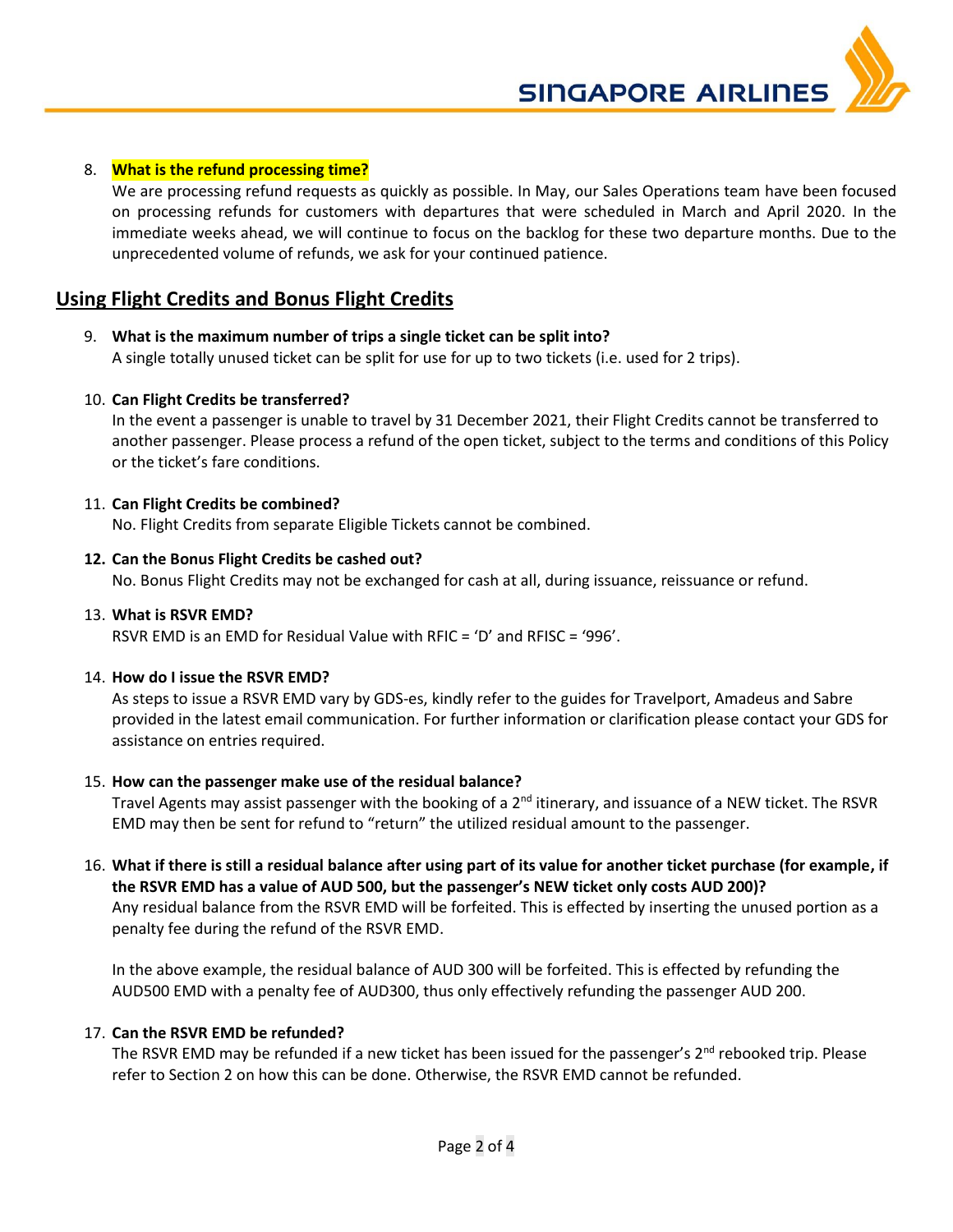**SINGAPORE AIRLINES** 

18. **What is the validity of the issued RSVR EMD?**

The RSVR EMD must be 'utilized' by the "rebooked travel by date" of this Policy. RSVR EMDs unutilized by then will expire and value will be forfeited.

- 19. **Is the RSVR EMD transferrable?** No.
- 20. **How can the Flight Credits of a partially unused tickets be used?** If the passenger would like to utilize the unused return sector of their ticket, please assist to reissue their ticket, with waiver of rebooking fees.
- 21. **Are Eligible Tickets, which have already been rebooked with penalty fees, eligible for reimbursement of penalty fees?** No.
- 22. **Are Eligible Tickets, which have already been rebooked, eligible for waiver of rebooking fees?** Reissued tickets which still meet the eligibility of this Policy are eligible for waiver of rebooking fees.

Otherwise, any subsequent change of these reissued tickets are subject to the fare conditions of the reissued tickets.

23. **Are Eligible Tickets which have already been rebooked eligible for Bonus Flight Credits?** Reissued tickets which still meet the eligibility of this Policy are eligible for conversion to Flight Credits and be awarded with Bonus Flight Credits.

However, Eligible Tickets which have been reissued to outside this Policy (i.e. for travel in December 2020) are not eligible for Bonus Flight Credits.

## **Background**

**24. If the Covid-19 situation persists, will SIA consider extending the validity of the Flight Credits?** We will continue to review and update our Travel Waiver Policy based on the development of the Covid-19 situation, and keep you updated.

#### **25. What are Flight Credits?**

To give our customers a peace of mind during this uncertain times and greater flexibility in their rebooking options in the future, Singapore Airlines introduced Flight Credits.

Customers holding Eligible Tickets can cancel their existing flight bookings and retain the full value of the unused fare and taxes ('value') portion of their tickets as Flight Credits. Once they have decided on their new travel plans, customers may use the Flight Credits to rebook their new flight itineraries, which only has to be completed by 31 December 2021. In addition, they will get a one-time Bonus Flight Credit upon rebooking.

#### 26. **What are Bonus Flight Credits?**

Bonus Flight Credits are awarded to passengers who utilize their Flight Credits to rebook. The Bonus Flight Credits are offered at the point of rebooking, in the form of a discount off the rebooked itinerary's fare.